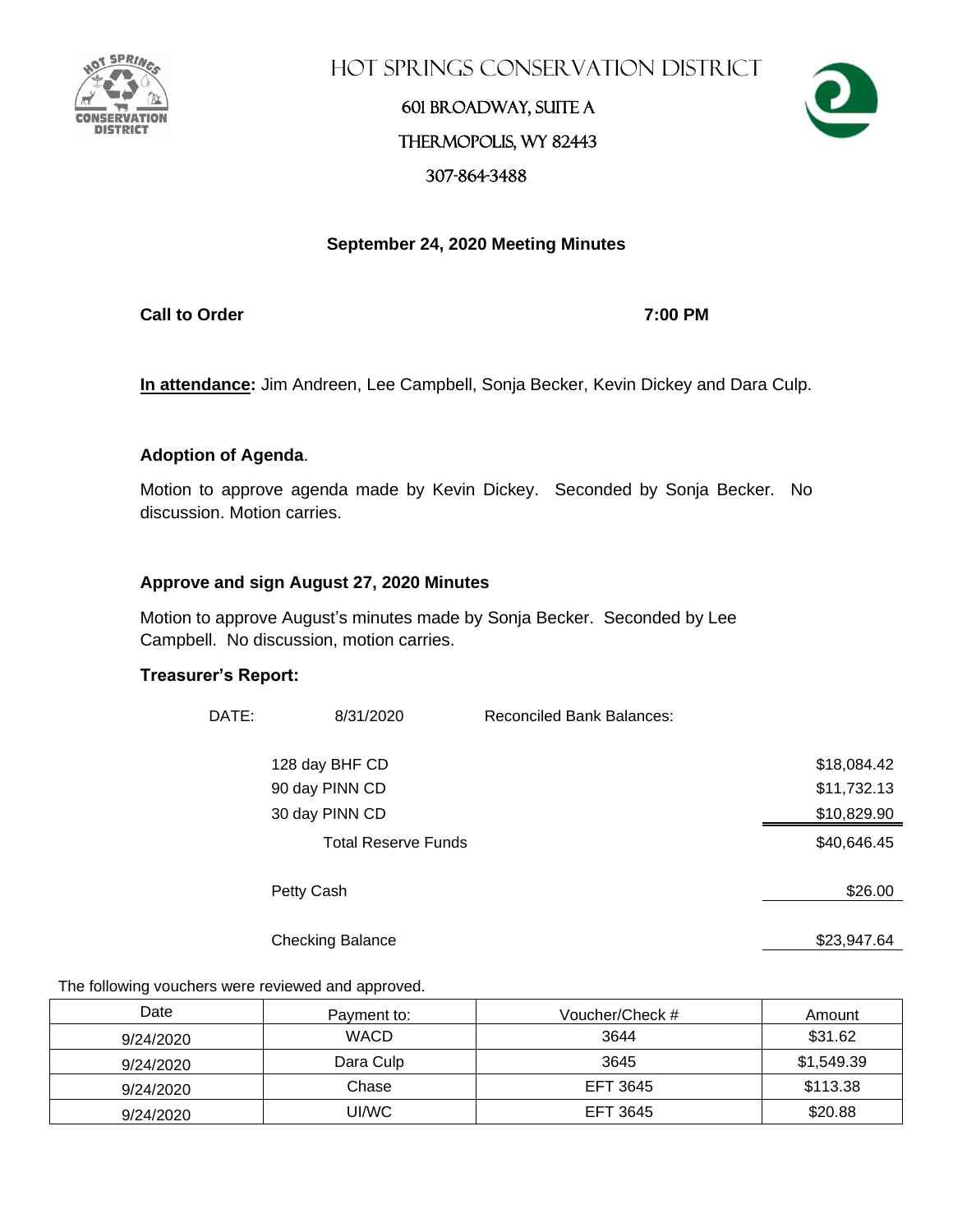

### Hot Springs Conservation District

# 601 Broadway, Suite A Thermopolis, WY 82443 307-864-3488



| 9/24/2020 | <b>IRS</b> | <b>EFT 3645</b>          | \$347.61    |
|-----------|------------|--------------------------|-------------|
|           |            | <b>Approved Expenses</b> | \$2,062.88  |
|           |            | Deposits                 | \$8,824.09  |
|           |            | New Checking Balance     | \$30,708.85 |
|           |            |                          |             |

TOTAL FUNDS \$71,381.30

### **(DEPOSITS: \$8,823.50 DEPT OF AG 20/21 FY BASE FUNDING, .59 INTEREST)**

After inspection of vouchers, Kevin Dickey moves to approve checks submitted for payment and for the treasurer's report to be filed for audit. Second by Lee Campbell. No discussion. Motion carries.

### **Unfinished Business and New Business Combined**

Sign audit forms – local government annual report summary & internal control evaluation

Forms signed

Sign Department of Ag form for "educational function for elected officials"

Forms signed

### **Correspondence – Sent & Received**

None

Adjourn 7:10 PM

Next Scheduled Meeting October 22, 2020.